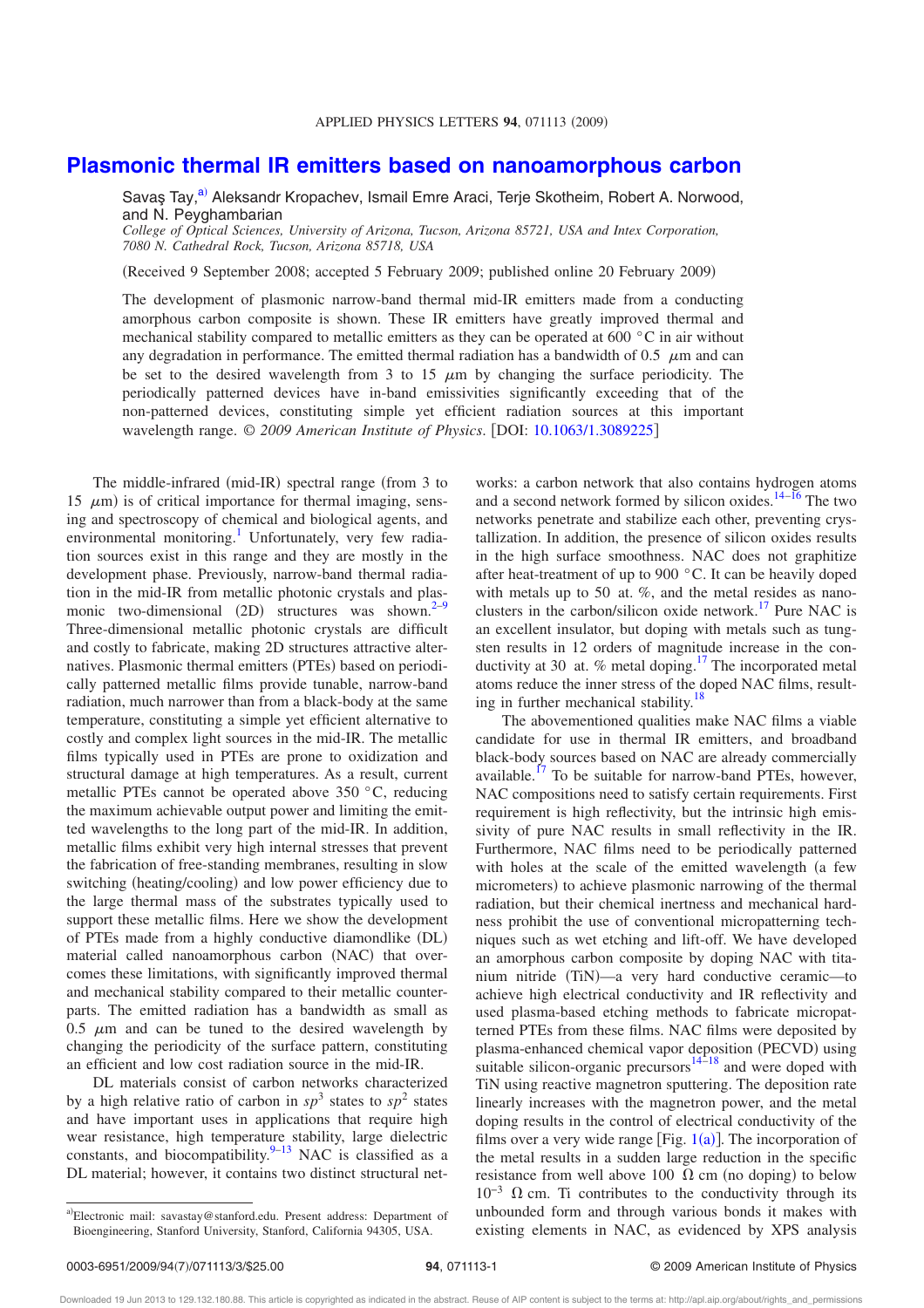

FIG. 1. (Color online) (a) The specific resistance and deposition rate as a function of magnetron power used during PECVD sputtering. The specific resistance data fit well to a first order exponential decay curve (black line). (b) Reflectivity vs wavelength for various TiN:NAC compositions and magnetron power.

showing the formation of Ti–O, Ti–N, Ti–C, and Ti–Si bonds.

The increased electrical conductivity results in an increased optical reflectivity  $[Fig. 1(b)]$ , and it can be fine tuned with the adjustment of the metal doping, which is controlled by the magnetron power  $(P)$ . Fourier transform IR (FTIR) spectroscopy measurements show nearly 90% reflectivity around 7  $\mu$ m for heavily doped films  $(P=275 \text{ W})$ , compared to less than 30% for pure NAC  $(P= 0)$ . The TiN doping removes a large dip in the reflection around  $4.5 \mu m$ and brings the reflectivity of the NAC in the near-IR range to acceptable levels for use in PTEs.

So far, the highest operating temperature for metallic PTEs has been around 350 °C with the help of special protective coatings. Operation at higher temperatures is needed to obtain larger optical power. In addition, the metallic thin films (i.e., Al, Au, and Ag) used in previous plasmonic IR emitters suffer from very high internal stress, resulting in the necessity of using thick supporting substrates to provide mechanical stability. The use of supporting structures results in increased power consumption and limit switching speeds to around 5 Hz due to the increased thermal mass.<sup>7</sup> We have used TiN doped NAC to overcome these limitations and fabricated narrow-band mid-IR thermal emitters as shown in Fig.  $2(a)$ . First, a 100 nm thick  $SiO<sub>2</sub>$  layer was sandwiched



FIG. 2. (Color online) (a) IR emitter device fabricated using TiN doped NAC. The top film is patterned with a hexagonal lattice of air holes, and the bottom film serves as a reflector to suppress forward emitted background radiation from the substrate. (b) Reflectivities of the device (black squares) shown in (a) and an unpatterned device (red circles) with the same threelayer coatings. (c) A SEM top view of the micropatterned device is shown.

between two 200 nm thick TiN:NAC layers. The top NAC film was patterned with a hexagonal array of micron sized holes using  $Cl_2$  plasma [Fig. 2(c)]. When heated, the patterned conducting film supports surface plasmon polaritons and emits narrow-band thermal radiation with a peak wavelength given with the following formula:

$$
\lambda = a \left[ \frac{4}{3} (i^2 + ij + j^2) \right]^{-1/2} \left( \frac{\varepsilon_1 \varepsilon_2}{\varepsilon_1 + \varepsilon_2} \right)^{1/2} . \tag{1}
$$

Here,  $\lambda$  is the peak wavelength of emission, *a* is the lattice period, *i* and *j* are indices giving the order of the plasmon, and  $\varepsilon_1$  and  $\varepsilon_2$  are the dielectric permittivities of the two materials forming the interface, in this case the air/TiN:NAC or  $TiN:NAC/SiO<sub>2</sub>$ . The bottom  $TiN:NAC$  film serves as a mirror that blocks the background radiation, and the  $SiO<sub>2</sub>$ film serves as a source for thermal radiation. As expected, the reflection spectrum of the patterned film shows a dip at the wavelength given by Eq.  $(1)$ , which indicates increased absorption at this wavelength due to the surface plasmon mode  $[Fig. 2(b)].$ 

The thermal emission spectrum of the NAC-based devices can be controlled by changing the lattice spacing, as shown in Fig.  $3(a)$ . Here, the devices were placed on a miniature hot plate, and their emission spectrum was collected at thermal equilibrium using an FTIR equipped with an external emission port. For the samples that were periodically patterned, the thermal emission is contained within a narrow bandwidth from  $\Delta\lambda = 0.5$  to 1.5  $\mu$ m. The difference in bandwidths is attributed to the effects of fabrication imperfections: the roughness in the etch profile results in a broader spectrum. In contrast, the emission spectrum for a sample with identical coatings, but without the periodic lattice of